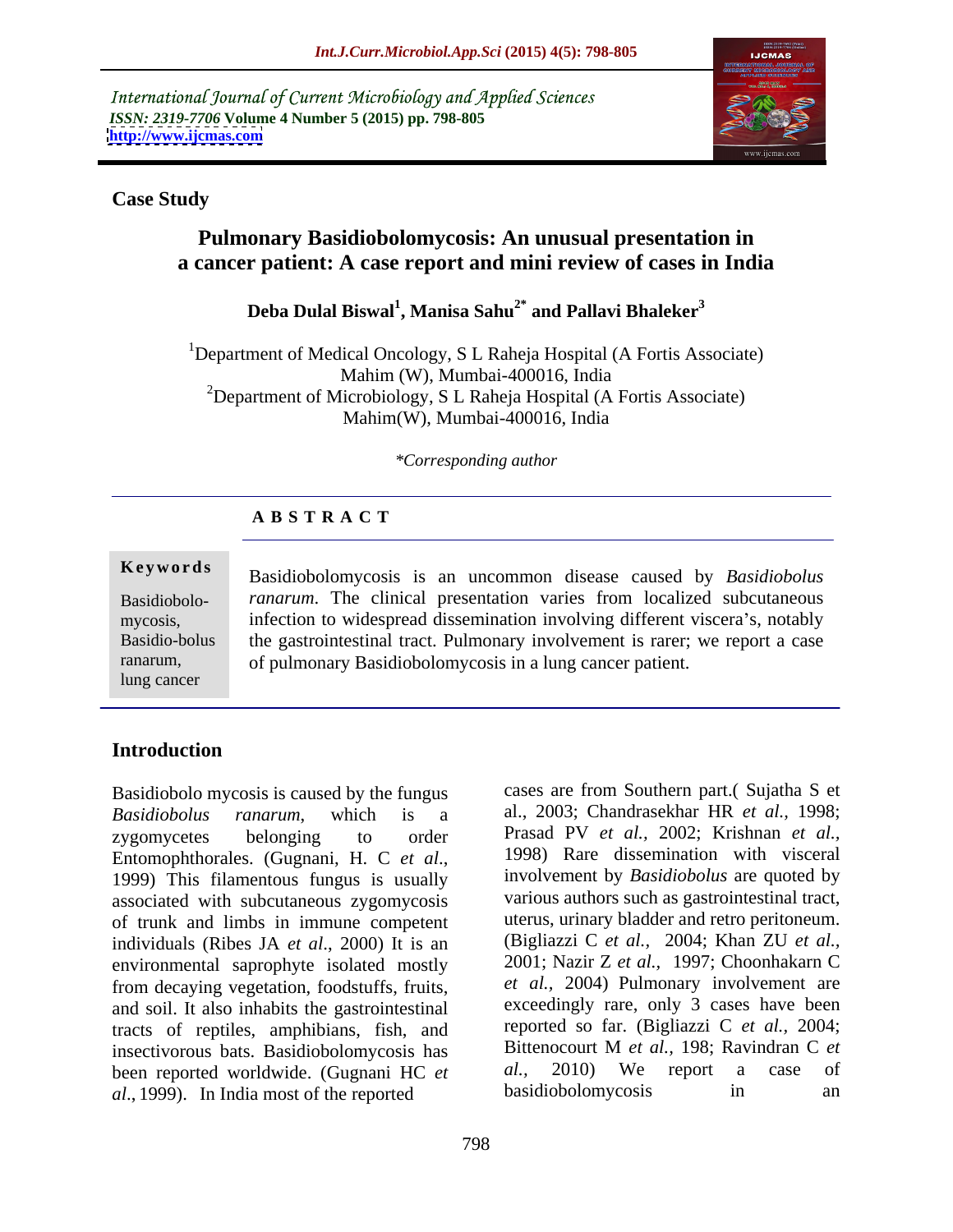A 59 year old patient diagnosed with adenocarcinoma of lungs few months back, presented to the hospital with chief paratracheal, aorto-pulmonary, left hilar, left complaints of productive cough, breathlessness, and fever with evening rise, generalized weakness and inability to walk was also detected. On 4<sup>th</sup> day filamentous for two months. He was a chronic alcoholic fungi grew in slopes of Sabouraud's and and smoker. Not a known diabetic or brain heart infusion agars supplemented hypertensive and he had no past history of with chloramphenicol (0.05 tuberculosis. On examination patient was mg/ml).Colonies were initially thin, flat, conscious & oriented afebrile but cachexic, yellowish-grey to creamy grey, waxy, which mild pallor was noticed. His blood pressure later became radially folded, reverse was was 120/80 and pulse rate 96. There was no white. [Fig no.1] Lacto phenol cotton blue icterus, clubbing lymphadenopathy or pedal edema. On thorough systemic examination, occasional septa and asexual spores. In rhonchii was found on left side of the chest about 12 days, we could see globose with shift of the mediastinum to the right intercalary sexual spores (zygospores) with side. Tenderness was marked over the left smooth thick walls and two prominent hypochondrium. CVS and CNS examination closely appressed beak-like appendages revealed no abnormalities. Laboratory typical of *Basidiobolus ranarum*.[Fig no.2] investigation showed Hb 11, TLC-7.9 with eiosinophilia & high ESR (~108). **Discussion** Suspecting tuberculosis sputum was sent ZN staining and AFB culture. Acid fast bacilli Over the last decade or so the clinical profile were not detected in all the three sputum of medically less important fungal samples. AFB culture was done using pathogens has taken a widely varied course, BacTalert, which was reported as no growth ranging from unusual sites, unusual clinical later. It was also sent for aerobic bacterial presentations, unusual patient profile, so on culture and fungal culture, gram stain and so forth. Basidiobolomycosis is no showed pus cells >25/low power field, Epithelial cells <10/low power field & gram  $\qquad \qquad$  'Basidiobolus group' has undergone negative bacilli, but no typical respiratory pathogens grew. 10% KOH showed meristosporus and B. haptosporus are now occasional broad hyaline fungal filaments. regarded as synonymous with *B. ranarum*.( Chest X-ray PA view showed abnormal Gugnani, H. C et al., 1999) opacity in the left upper and parahillar region and fibro nodular lesions were seen The general disease manifestation involves in the right midzone suggesting mediastinal mass. CT scan with contrast revealed classically presenting as hardened nodules multiple pulmonary nodules in both lungs which expands locally and have with evidence of irregular septal thickening

immunocompromised patient, diagnosed (? Metastasis/? Fungal) & increase in soft with adenocarcinoma of lung. The same state of the malignant state of lung. **Case report** from the left upper lobe adherent to the mass, measuring about 8.8x 8.3cm arising mediastinum. There was medistinal shifting to the right with multiple large necrotic lymphnodes in the perivascular, tracheobronchial, precarinal, subcarinal region. Left sided pleural effusion (300cc) <sup>th</sup> day filamentous with chloramphenicol (0.05 mount showed broad hyphae with

# **Discussion**

of medically less important fungal exception as well. The taxonomy of the *Basidiobolus* group' has undergone considerable changes, earlier identified as *B. meristosporus* and *B. haptosporus* are now Gugnani, H. C *et al.,* 1999)

the subcutaneous tissues of the lower limbs, which expands locally and have eiosinophilic infiltrations.( Gugnani, H. C *et*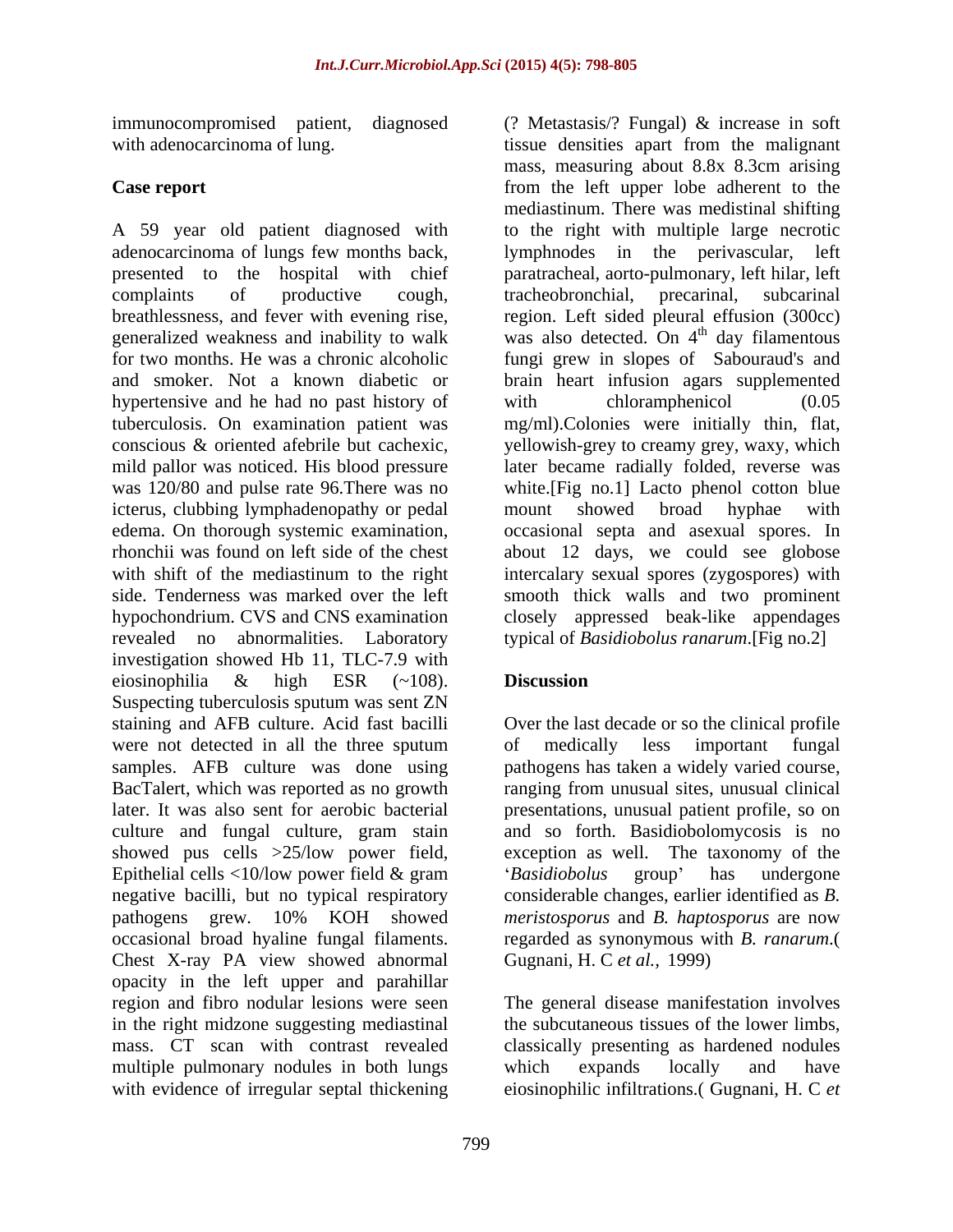*al.,* 1999) Diagnosis relies on young as 6month old babies following insect histopathology demonstration of the fungal bite. (Hema P *et al.,*2013, AnaparthyUR *et*  elements with fungal specific stains such as  $al., 2014$ . calcuofluor white or GMS and culture. Subcutaneous basidiobolomycosis/ No specific risk factors were identified for phycomycosis was first described in basidiobolomycosis, mostly reported in Indonesia in 1956. (Kian JL *et al.,* 1956) previously healthy individuals except in few Subcutaneous basidiobolo mycosis has been patients who had a history of diabetes reported from all parts of India, majority being from South India. (Sujatha S *et al.,*2003; Chandrasekhar HR *et al.,* 1998; Prasad PV *et al.,*2002; Krishnan *et al.,* Anand *et al.,* 2010; Hema P *et al.,* 2013, 1998; Naniwadekar MR *et al.*, 2009; Rane Anaparthy UR *et al.*, 2014). Subcutaneous S *et al.,*;2002; Maiti PK *et al.,* 2004; Ramesh V *et al.*, 2010). However in India, injection has also been described.(Jayanth first case was reported by Mukerji *et al.,* 1962 in Bombay (Mumbai). (Thappa DM *et*  a span of 9 years from 1991 to 1999, from 9

younger individuals. (Table -1) An 11year again notably common in pediatric and discharge due to subcutaneous malignancy. (Khan ZU *et al.*, 2001; basidiobolomycosis from north eastern India with no particular predisposing factors and a that Entomophthoromycosis should be

itraconazole and potassium iodide. Basidiobolomycosis has been reported in as

*al.,* 2014).

mellitus Ravindran C *et al.,* 2010, Kiran M. Chokka *et al.,* 2010) The Probable mode of infection is trauma or insect bite(Mani involvement following intramuscular ST *et al.,* 2013)

*al.,* 2003) Maiti PK *et al.,* 2004detected 7 However the clinical spectrum of this rare cases of chronic subcutaneous fungus has expanded continuously over past phycomycosis caused by *B ranarum* during years, a range from chronic subcutaneous districts in and around Kolkata. Two cases involvements. Though lower extremity is of subcutaneous infections have been mostly involved, upper extremity, chest reported from western India by Girish M *et al*. 2011 and Sidhi B *et al.* 2007. regions are also involved. (Table 1) Most cases are detected in children and recently described invasive fungal infection, old girl presented with bilateral nasal block population; clinical findings may mimic lesion to disseminated visceral even head, face, paranasal sinuses and neck Gastrointestinal basidiobolomycosis is a again notably common in pediatric malignancy. (Khan ZU *et al.,* 2001; Nemenqani D *et al.,* 2009).

more aggressive course. (Singh R *et al.,* No case reports of GI involvement from 2008). Mani Anand *et al.,* 2010, emphasized India so far, though in one casea 24year old considered early when children from endemic areas present with unusual, tumor involvement of the soft tissues of the like rapid-growing lesions of the perineum without actual affection of the subcutaneous region. intestinal mucosa (Angeline N R *et al.,* Mendiratta V *et al.*, 2012, reported severe etiological agent of lung abscess in a 42 year cutaneous zygomycosis due to *Basidiobolus*  old diabetic patient, the only known case of *ranarum* in a young infant of 9 months old, pulmonary origin from India, the precise who responded to a combination of mode of acquisition of the disease to the patient presented with acute intestinal obstruction due to extensive 2011). *B. ranarum* has been detected as viscera remains poorly understood.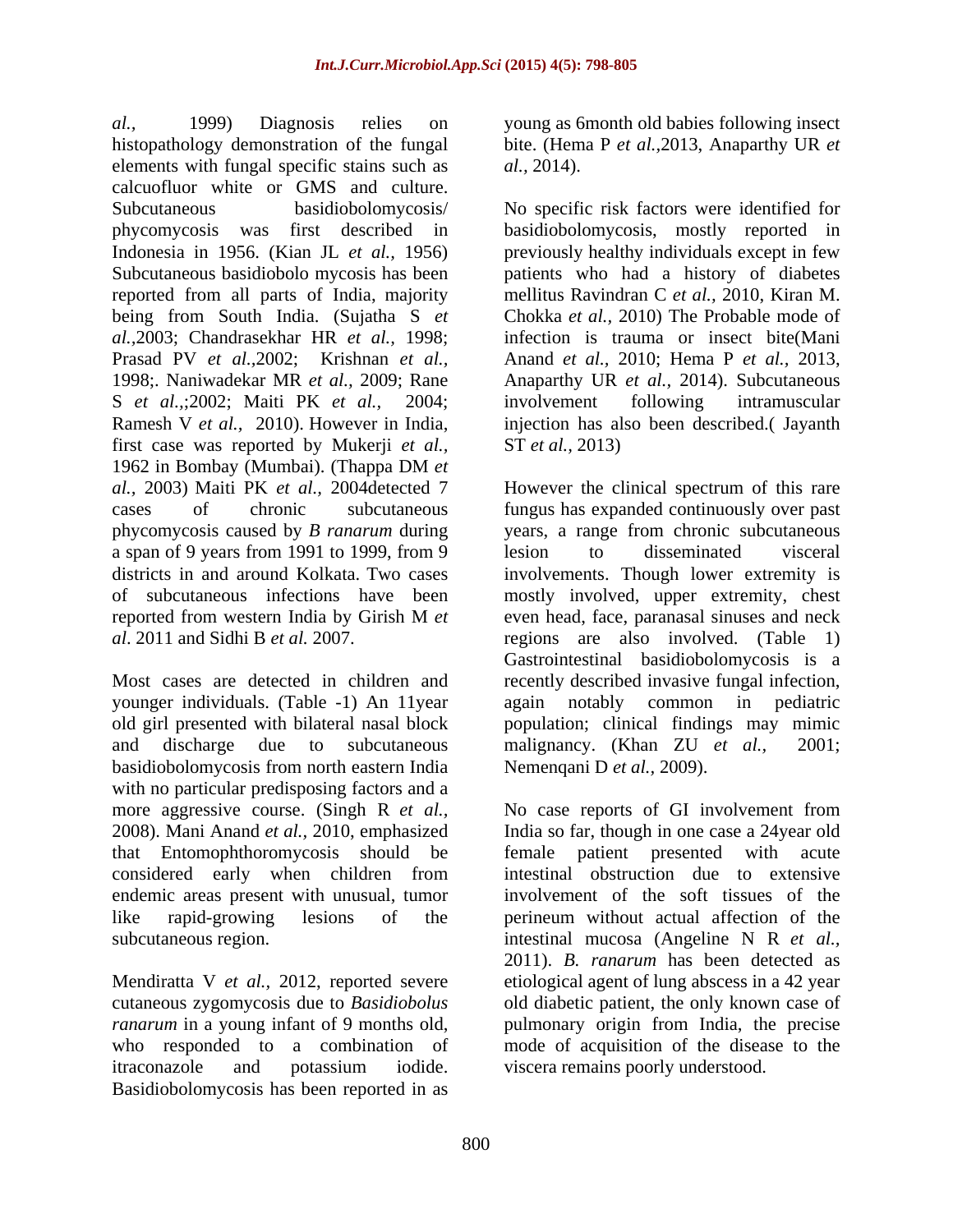

**Figure.1** Culture of Basidiololus ranarum on Brain heart infusion agar Slant

**Figure.2** Zygospores of *Basidiobolus ranarum* that have two closely appressed beak-like appendages

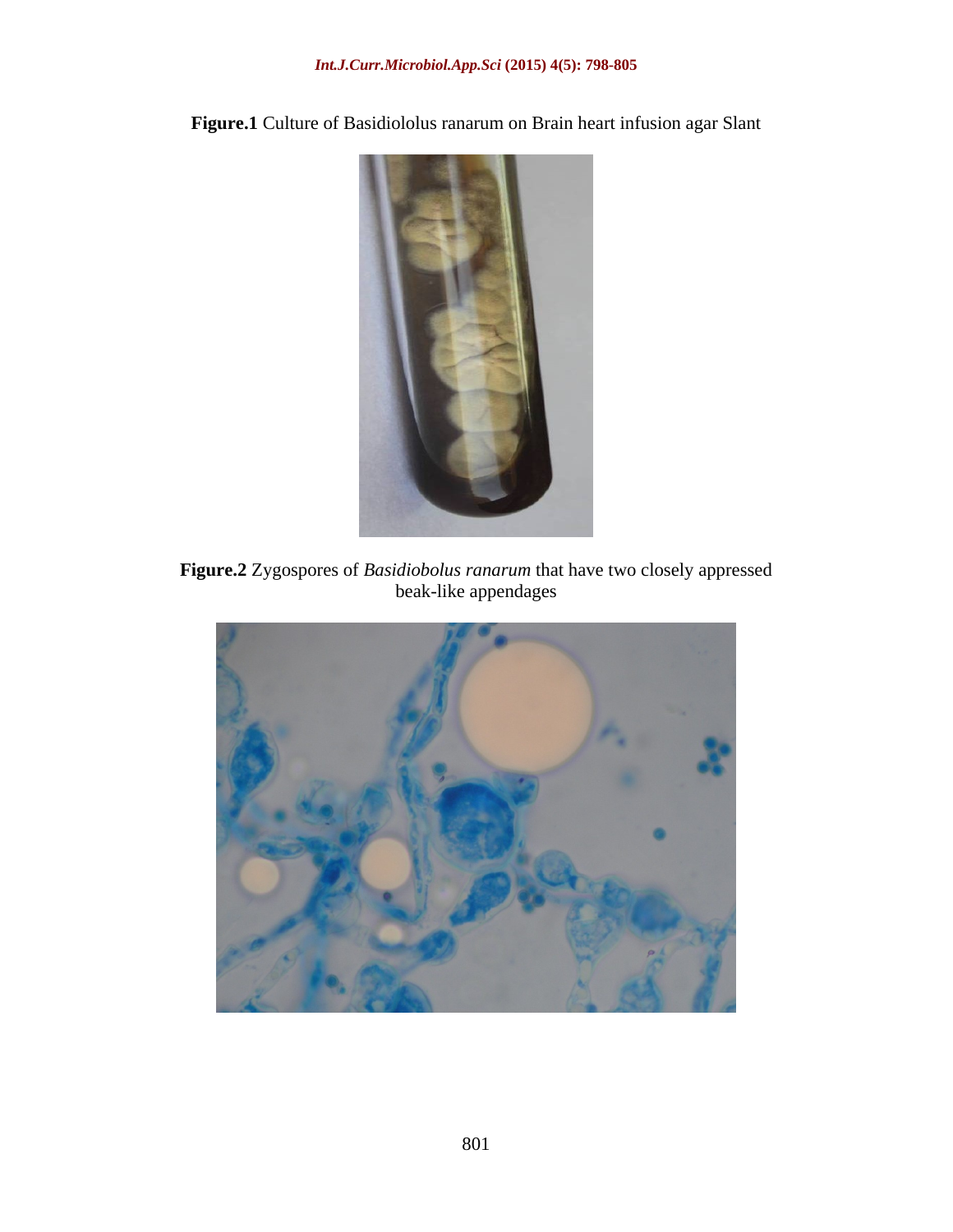### *Int.J.Curr.Microbiol.App.Sci* **(2015) 4(5): 798-805**





As per the author the involvement of the involvement due to *B haptosporus* as a trachea bronchial tree could have been caused by gastroesophageal reflux with a subcutaneous zygomycosis. (Bittenocourt M primary GI disease (Ravindran C *et al.,* 2010). Disseminated basidiobolo-mycosis was described in an immunocompetent woman, who primarily presented with with basidiobolomycosis is limited. The best eiosinophilia and lung infiltrates and choice of antifungal agent is not clear, but subsequently detected to have dissemination itraconazole has shown good efficacy. on autopsy. (Bigliazzi C *et al.,* 2004) Our patient was an adult with terminal stage cancer, so obviously immunesupressed. In fact the initial clinical differential diagnosis basidiobolomycosis. (Table-1) A at presentation in our case included neoplasm (especially lung cancer or lymphoma)/ infections especially However we could not do much for our tuberculosis and allergic bronchopulmonary fungal disease.

During routine evaluation for fever, he was science, and expansion of fungal disease diagnosed to have lung cancer with spectrum we ought to keep in mind the superadded infection with *B.ranarum*. There unusual pathogens at unusual sites and the was no clue to how he acquired the facility for early recognition of such infection. Leukocytosis, marked pathogen would definitely help start the eosinophilia, and elevated ESR were found right treatment at the right time, saving the in our case as reported previously in other cases. Some authors have linked pulmonary

result of direct extension of the subcutaneous zygomycosis. (Bittenocourt M *et al.,* 1980).

The current experience of treating patients (Thotan SP *et al.,* 2010) Potassium iodide (KI) has been used successfully for treatment of subcutaneous basidiobolomycosis. (Table-1) A combination of both has also been successful in treating patients. (Table-1) patient as he succumbed due to cancer.

With the rapid advances in modern medical life.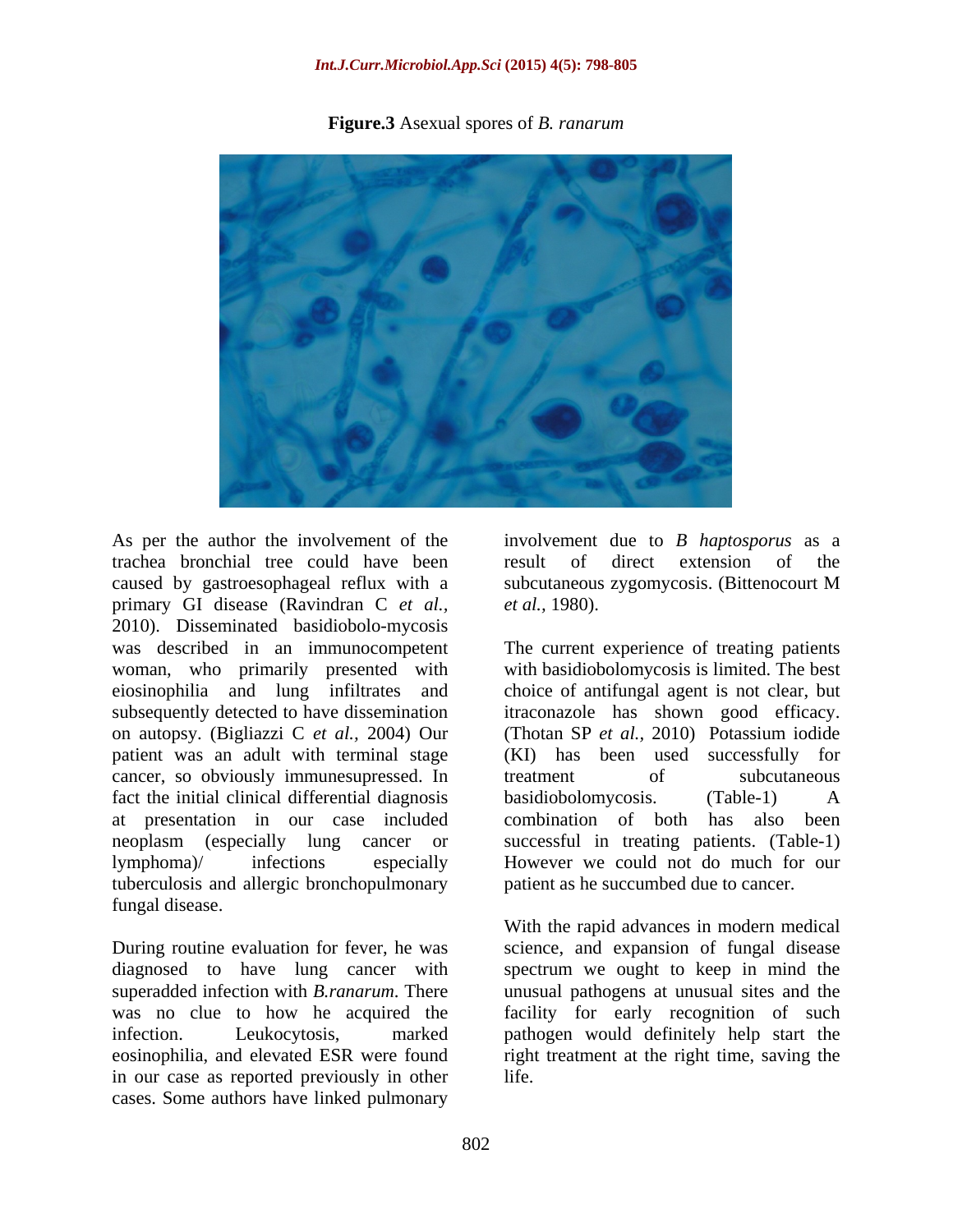We are thankful to Dr Dipti Dhanawate for Nazir Z., Hasan R., Pervaiz S., Alam M., helping us in Identification of the Fungus Moazam F 1997. Invasive and Dr Pravin Mahajan for taking the

- Gugnani, H. C 1999. A review of zygomycosis due to *Basidiobolus*
- Ribes JA, Sams CLV, Baker DJ 2000.
- Subcutaneous zygomycosis caused by  $155 \pm 158$ .
- Chandrasekhar HR, Shashikala P, Haravi R,
- Prasad PV, Paul EK, George RV, Ambujam Basidiobolus ranarum as a cause of phycomycosis in a child. Indian J
- India A 4-year study," *Mycoses*, vol. Allied Sciences.; 8(3): 14
- 
- Khan ZU, Khoursheed M, Makar R, Al

**Acknowledgement** 2ygomycosis. J Clin zygomycosis. J Clin Microbiol;39:2360-3

- microscopic pictures of the fungus. *Basidiobolus ranarum* with response **References** review of the literature. Ann Trop Nazir Z., Hasan R., Pervaiz S., Alam M., Moazam F 1997. Invasive retroperitoneal infection due to to potassium iodide  $-$  case report and Paediatr. 17, 161–164
	- *ranarum*. Eur. J. Epidemiol..15:923-<br>basidiobolomycosis in a renal 929. transplant patient. Clin Exp Dermatol, Choonhakarn C, Inthraburan K 2004. Concurrent subcutaneous and visceral basidiobolomycosis in a renal 29:369-72
- Zygomycetes in Human Disease. Clin Bittenocourt M, Araujo MDGS, Paes M, Do Microbiol Rev [online] ; 13(2): 236- SF 1980. Occurrence of subcutaneous 301. Available from: zygomycosis (entomophthoromycosis URL[:http://cmr.asm.org](http://cmr.asm.org) basidiobolae) caused by *Basidiobolus*  Sujatha S, Sheeladevi C, Khyriem AB, haptosporus with pulmonary Parija SC, Thappa DM 2003. involvement. Mycopathologia; 71: *haptosporus* with pulmonary involvement. Mycopathologia; 71:  $155 \pm 158$ .
	- *Basidiobolus ranarum* A case report. Ravindran Chetambath, Deepa Sarma, K. P. Indian J Dermatol Venereol Suraj, E. Jyothi, Safreena Mohammed, Leprol;21:205-6. Beena J. *et al*. 2010 *Basidiobolus*: An Kada 1998. Subcutaneous India. Apr-Jun; 27(2): 89–92. unusual cause of lung abscess. Lung
	- phycomycosis. Indian J Dermatol Kian Joe L., Pohan A., Tjoei Eng N. I., Van Venereol Leprol; 64:89-90 Der Meulen H., Emmons C. W 1956. S, Viswanthan P 2002. Subcutaneous subcutaneous mycosis in Indonesia. Der Meulen H., Emmons C. W 1956. *Basidiobolus ranarum* as a cause of AMA Arch Derm . 74, 378-383.
- Dermatol Venereol Leprol;68:303-4 M. R. Naniwadekar, S. V. Jagtap, B. P. S. G. S. Krishnan, G. Sentamilselvi, A. Nikam, and K. D. Sanghavi2009. Kamalam, K. A. Das,and C. Janaki Subcutaneous phycomycosis in a 1998. "Entomophthoromycosis in child," Online Journal of Health and Allied Sciences.;  $8(3)$  : 14
- 41, no. 1-2, pp. 55 58,. S. Rane, A. Jayaraman, S. Puranik, S. Bigliazzi C, Poletti V, Dell'Amore D, Deshmukh, V. Bapat 2002. Saragoni L, Colby TV 2004. Disseminated basidiobolomycosis in four cases," Indian Journal of an immunocompetent woman. J Clin Dermatology, Venereology and Microbiol.;42:1367 9 Leprology, vol. 68, no. 5, pp.296 Deshmukh, V. Bapat 2002. Entomopthoromycosis-Report of four cases," Indian Journal Dermatology, Venereology and 297,.
	- Waheeb S, Al- Bader I, Al-muzaini A, Maiti PK, Bose R, Bandyopadhyay S, *et al* 2001. *Basidiobolus ranarum* as Bhattacharya S, Dey JB, Ray A 2004. an etiological agent of gastrointestinal Entomophthoromycosis in South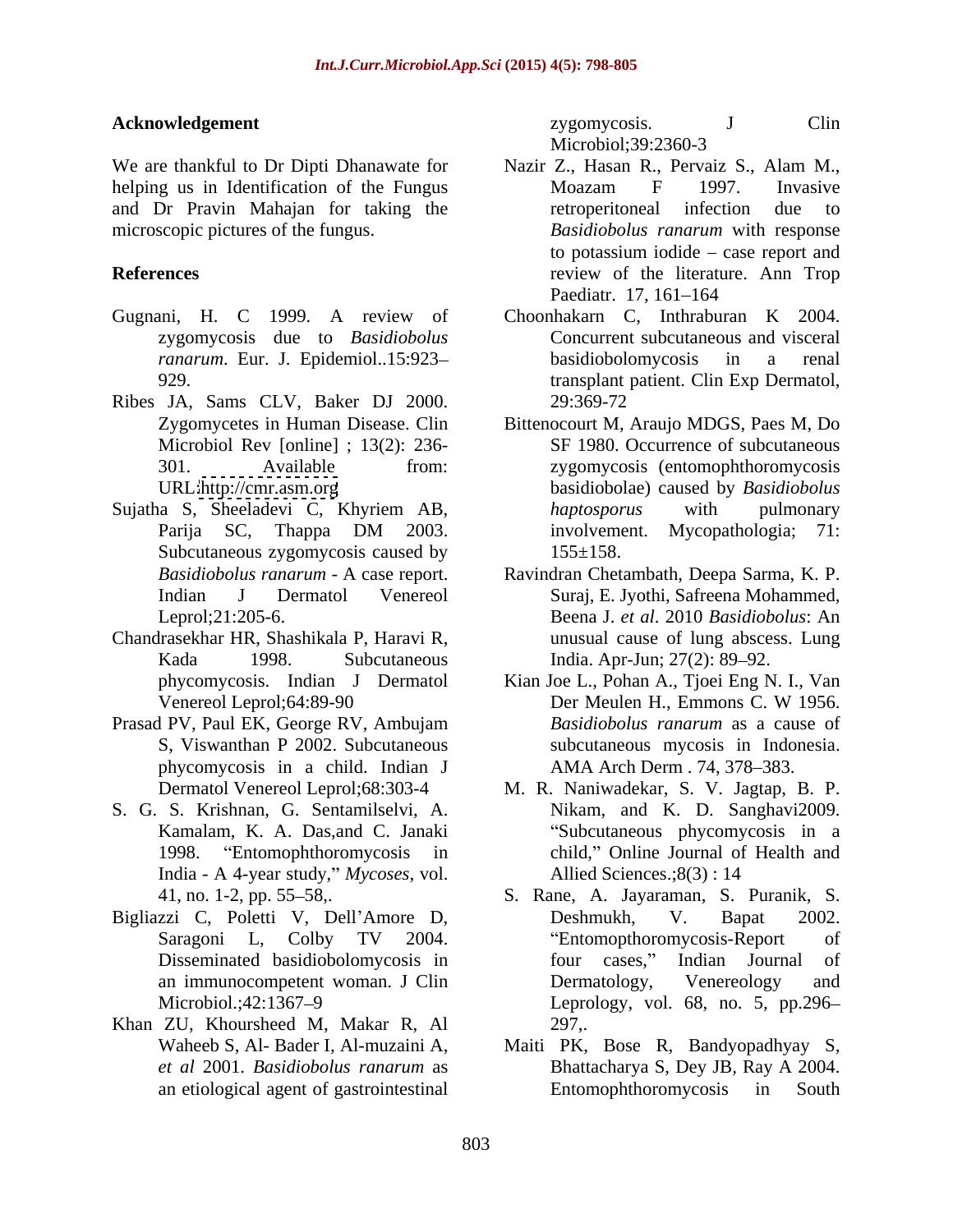study. Indian J Pathol

- Ramesh V, Ramam M, Capoor MR,
- Thappa DM, Karthikeyan K, Sujatha S
- Girish M, Arora A, Bhalla L, Salodkar A
- Siddhi B. Chikhalkar, Rachita Misri, Uday Khopkar 2007. Indurated swelling on
- Singh R, Xess I, Ramavat AS, Arora R
- Mani Anand, Sanjay D. Deshmukh, Dilip P.
- Mendiratta V, Karmakar S, Jain A, Jabeen zygomycosis due to *Basidiobolus*
- P.Hema Prakash Kumari, M. SrinivasaRao, Subcutaneous zygomycosis with ulcer Dermatol.;44:572–5

Bengal (Eastern India): a 9 years *Int.J.Curr.Microbiol.App.Sci*; 2(10): *Int.J.Curr.Microbiol.App.Sci*; 2(10): 448-451

- Microbiol;47(2):295-7. Anaparthy UR, Deepika G 2014. A case of Sugandhan S, Dhawan J, Khanna G subcutaneous zygomycosis. Indian Dermatol Online J;5:51-4.
- 2010.Subcutaneous zygomycosis: Kiran M. Chokka, Sridhar R. Reddy, report of 10 cases from two institutions in North India. J Eur Acad Pullela 2010. Entomophthoromycosis Dermatol Venereol;24(10):1220-5. of face. Indian journal of pathology Nageswara Rao Rayi, Ramalakshmi and microbiology;53(3):564-65.
- 2003. Subcutaneous zygomycosis: S. T. Jayanth, P. Gaikwad, M. Promila, and Current Indian scenario with a review. J. C. Muthusami 2013. The Sinus That Indian J Dermatol,48: 212-228. 2011. Elephantine but not *ranarum* at the Injection Site. Case elephantiasis: Subcutaneous Reports in Infectious Diseases; Article zygomycosis. Indian J ID 534192, 2 pages Breeds Fungus: Subcutaneous Zygomycosis caused by *Basidiobolus*  ID 534192, 2 pages
- Pediatr;78(9):1142-4 Dalal Nemenqani,; Nausheen Yaqoob,; the thigh Indian Journal of Gastrointestinal Basidiobolomycosis Dermatology, Venereology and Leprology; 73(3): 211-212 Mimicking Colon Cancer Arch Pathol Hatem Khoja,;Osama Al Saif; Nasir K. Amra, Samir S. Amr 2009. An Unusual Fungal Infection Lab Med; 133.
- 2008. Basidiobolomycosis—a rare Angeline N R, Rajesh NG 2011. Intestinal case report. Ind J Med obstruction due to Basidiobolus Microbiol.;26(3):265 79 ranarum-An unusual case. Indian jour medic microbiol;29(2):186-8.
- Pande, Suresh Naik, and S. P. Thotan, V. Kumar, A. Gupta, A. Dhyaneshwari P. Ghadage Mallya, and S. Rao 2010. 2010.Subcutaneous Zygomycosis Due Subcutaneous phycomycosis-fungal to *Basidiobolus ranarum*: A Case infection mimicking a soft tissue Report from Maharastra, India Journal tumor: a case report and review of of Tropical Medicine Volume 2010, Article ID 950390, 3 Pediatrics;56(1): 65–66, Mallya, and S. Rao 2010. literature," Journal of Tropical Pediatrics;  $56(1)$ :  $65-66$ ,
- pages.doi:10.1155/2010/950390 Roy AK, Sarkar JN, Maiti PK 2000. M 2012.Severe cutaneous with ketoconazole. Indian J dermatol; Subcutaneous zygomycosis treated with ketoconazole. Indian J dermatol;  $45(1)$ : 22-23.
- *ranarum* in a young infant. Pediatr Mathew R, Kumaravel S, Kuruvilla S, Dermatol;29(1):121-3 Varghese RG, Shashikala, Srinivasan S. Subbarayudu,Y. Saritha and extensive basidiobolomycosis with Amrutha Kar 2013. A Case Study on S, et al 2005. Successful treatment of oral itraconazole in a child. Int J Dermatol.;44:572–5